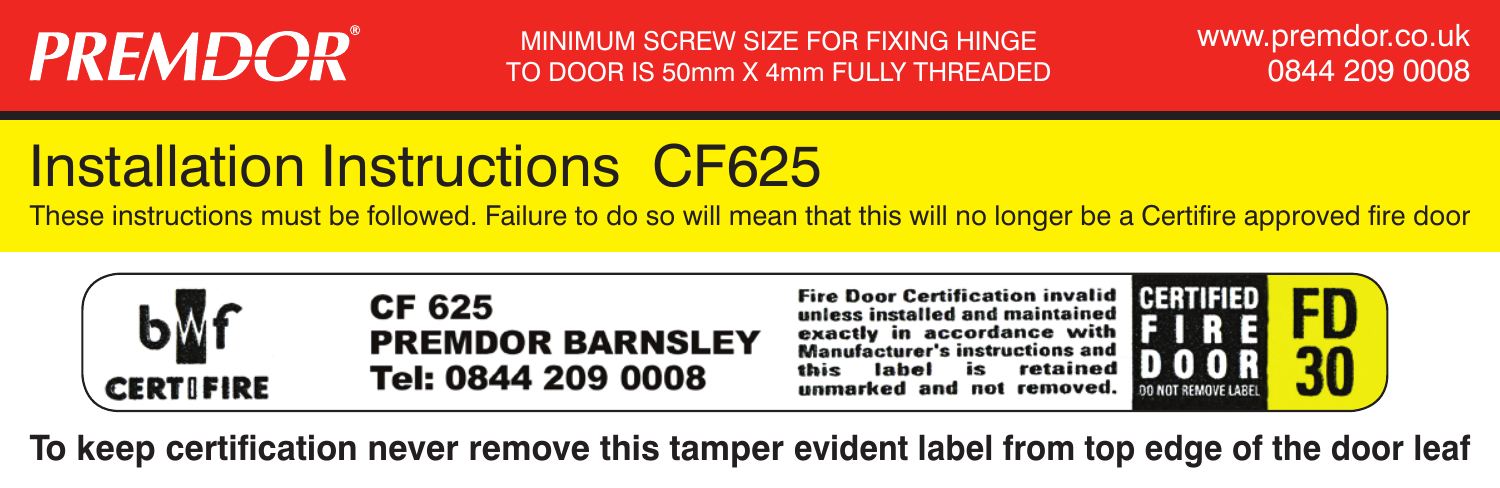



**Glazing & Air transfer grills = Not Allowed** Glazing and cutting apertures for air transfer grills may ONLY be carried out by door manufacturer or Licensed Processors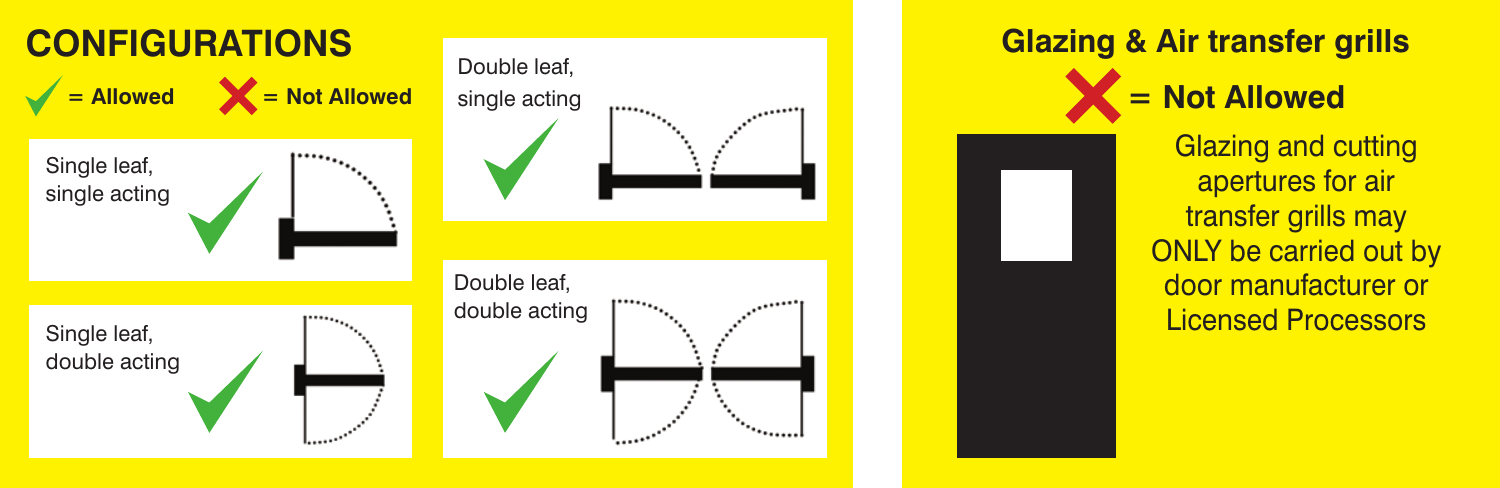## **Storage**

Store in dry conditions on 3 equally spaced level bearers **Polythene wrapping must remain on the door until immediately before hanging.**



To ensure good performance, particularly in new build situations, do not install in buildings immediately after plastering or other wet trades. 1/ Keep doors half open.



Leave Half Open Open Night Vents

2/ Open trickle vents and set sash windows on night vent position 24 hours per day.

This will ensure a constant flow of dry air from outside, taking away any damp air from inside the property.

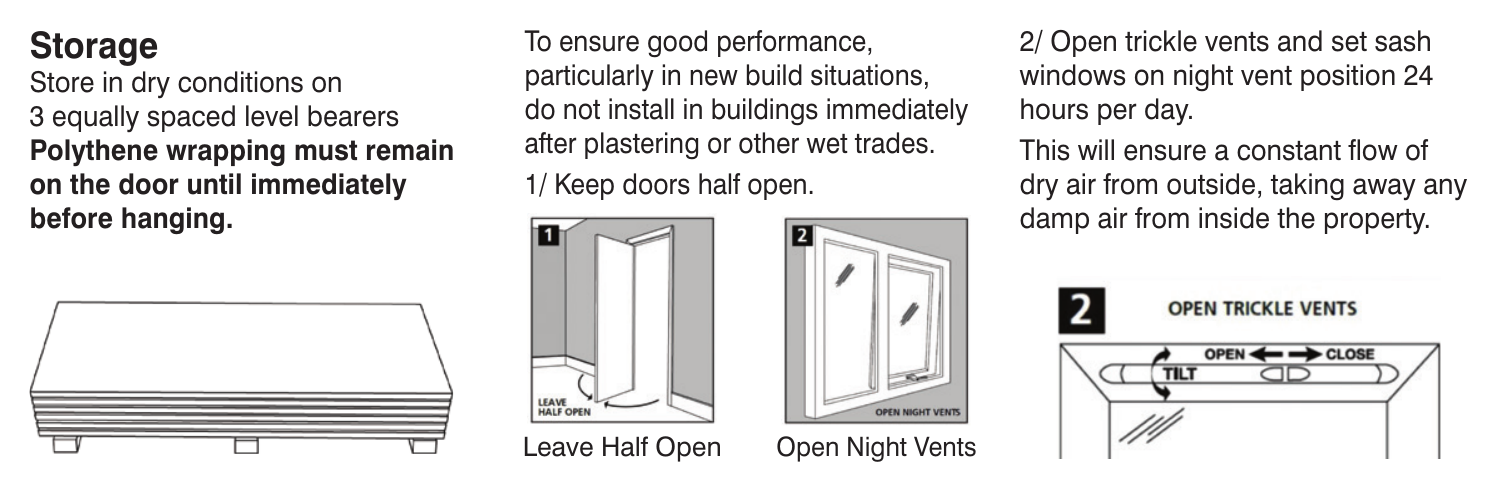3/ We do not recommend the use of gas fired heaters in new build situations due to the release of carbon dioxide & water vapour thus adding more moisture to the air



#### **Finishing**

To help seal the door and reduce the risk of distortion, all surfaces of the door must be painted or varnished immediately after the door is removed from wrapping or delivered to site.

# **Door Frame**



Allowed door frame materials; Hardwood 440kg/m3 minimum, Softwood 440kg/m3 minimum, MDF 700kg/m3 minimum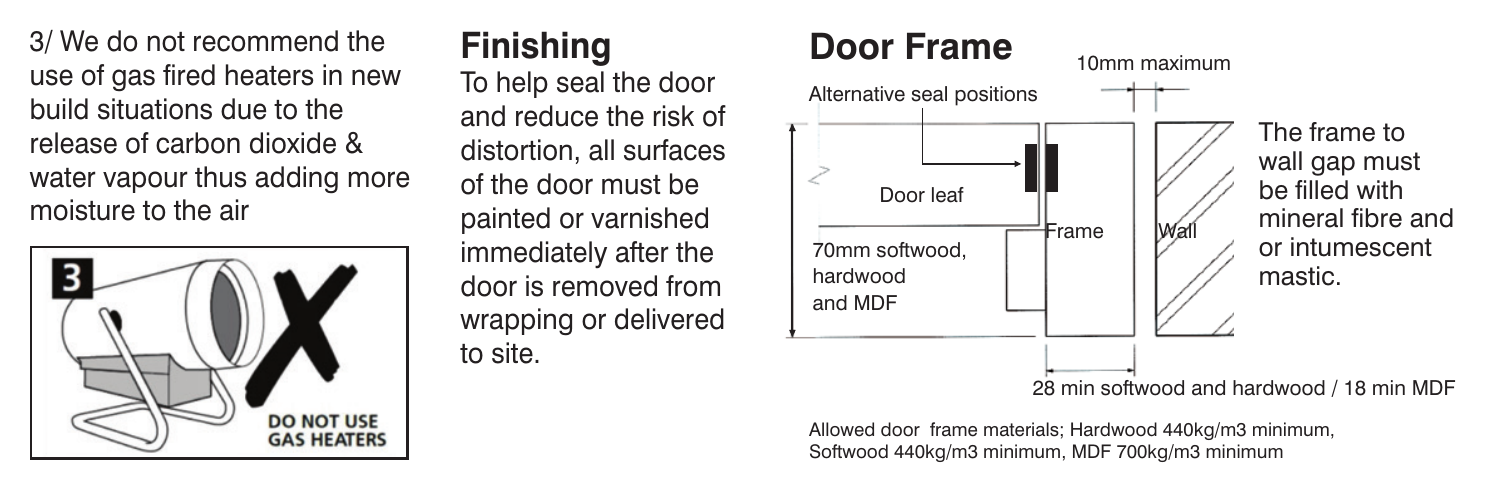# **Hinge Positions & Fixing Locations**

4mm max frame to door gap<br>on long edges and top

NOTE: Where FD30S is required the maximum gap under door shall be 3mm unless a threshold seal is fitted.



## **Trimming the door**

Top of door may be trimmed in an out of square frame, but in doing so the Certifire label must not be removed.

No maximum, bottom of door may be trimmed by as much as needed.

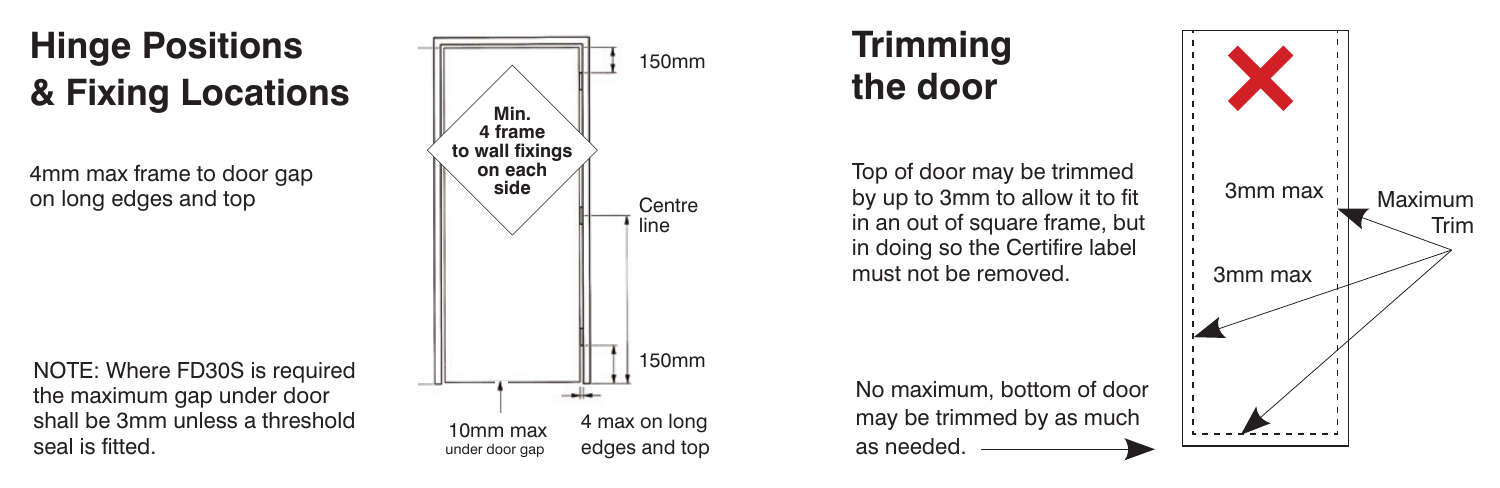

(the meeting stile seals must not oppose each other)

threaded screws into door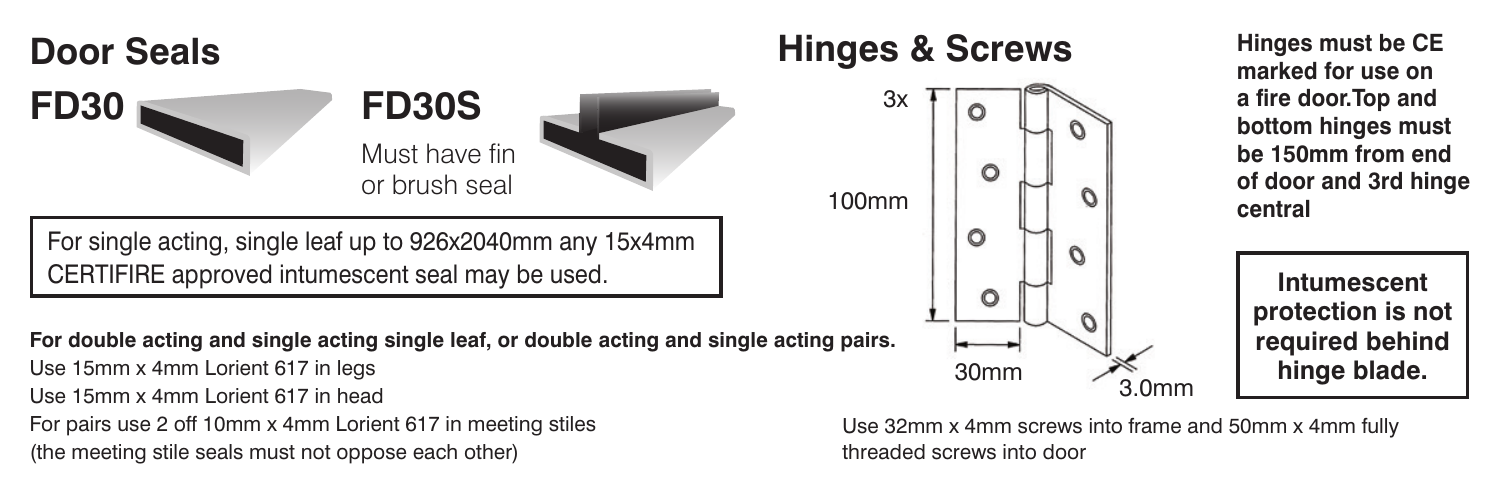